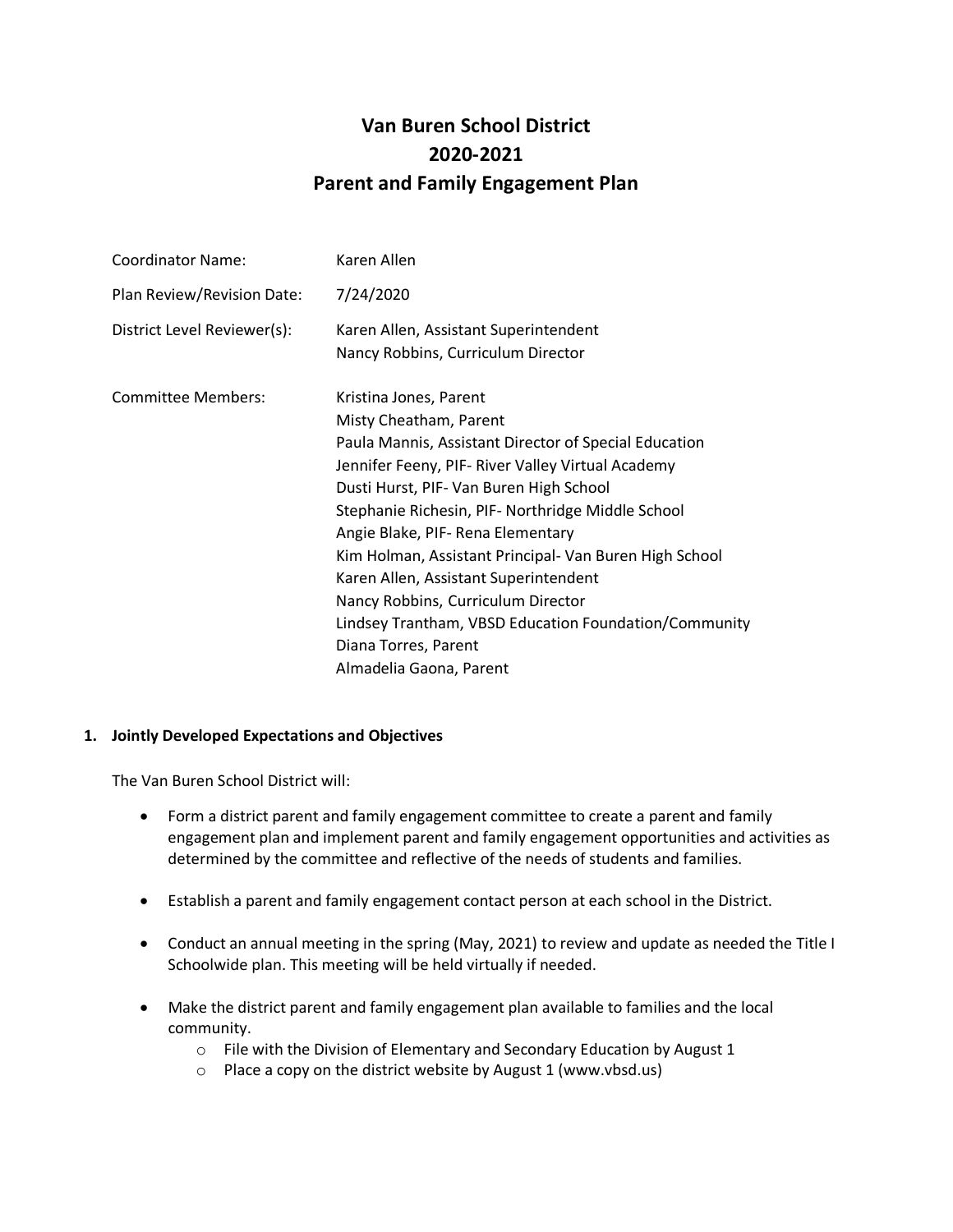- $\circ$  Place a parent-friendly summary/explanation of the parent and family engagement plan online and as a supplement to the student handbook (A paper copy will be provided to parents through school sites during fall parent/teacher conferences. A signature acknowledging the receipt of the district plan will be obtained. If parent/teacher conferences are not able to occur in a face to face format, the parent-friendly summary will be distributed electronically.)
- Reserve a minimum of 1% of the Title I, Part A allocation for parent and family engagement, with 90% going to Title I, Part A schools (\$20,964.00).
- Conduct an annual review of the effectiveness of the parent and family engagement plan during the spring (May 2020) VBSD Parent and Family Engagement Committee Meeting.
- Invite parents representing the District's student population to participate on the district parent and family engagement committee.
- Incorporate the parent and family engagement plan into the Schoolwide plan.
- Submit to the State the comments from parent who deem the Schoolwide plan unsatisfactory. Minutes form scheduled meetings will be recorded.

### **2. Building Staff Capacity through Training and Technical Assistance**

- Ensure professional development (PD) requirements are met for teachers and administrators. The District will create a Google Folder for each certified staff member which contains a professional development record spreadsheet updated annually to reflect yearly PD requirements. All folders are accessible by building principals and Karen Allen, Assistant Superintendent.
- Through ongoing site visits, training with school parent engagement facilitators and sharing resources, the District will provide coordination, technical assistance, and other support to schools in:
	- o jointly-developing school parent and family engagement plans
	- o implementing effective parent and family involvement activities
	- o jointly-developing school-parent compacts
- Train teachers, specialized instructional support personnel, principals, and other school leaders and staff, with the assistance of parents. From suggestions and information shared by parents at District parent and family engagement meetings, the training will focus on:
	- $\circ$  the value and utility of contributions of parents
	- $\circ$  how to reach out to, communicate with, and work with parents as equal partners
	- o how to implement and coordinate parent programs
	- o how to build ties between parents and the school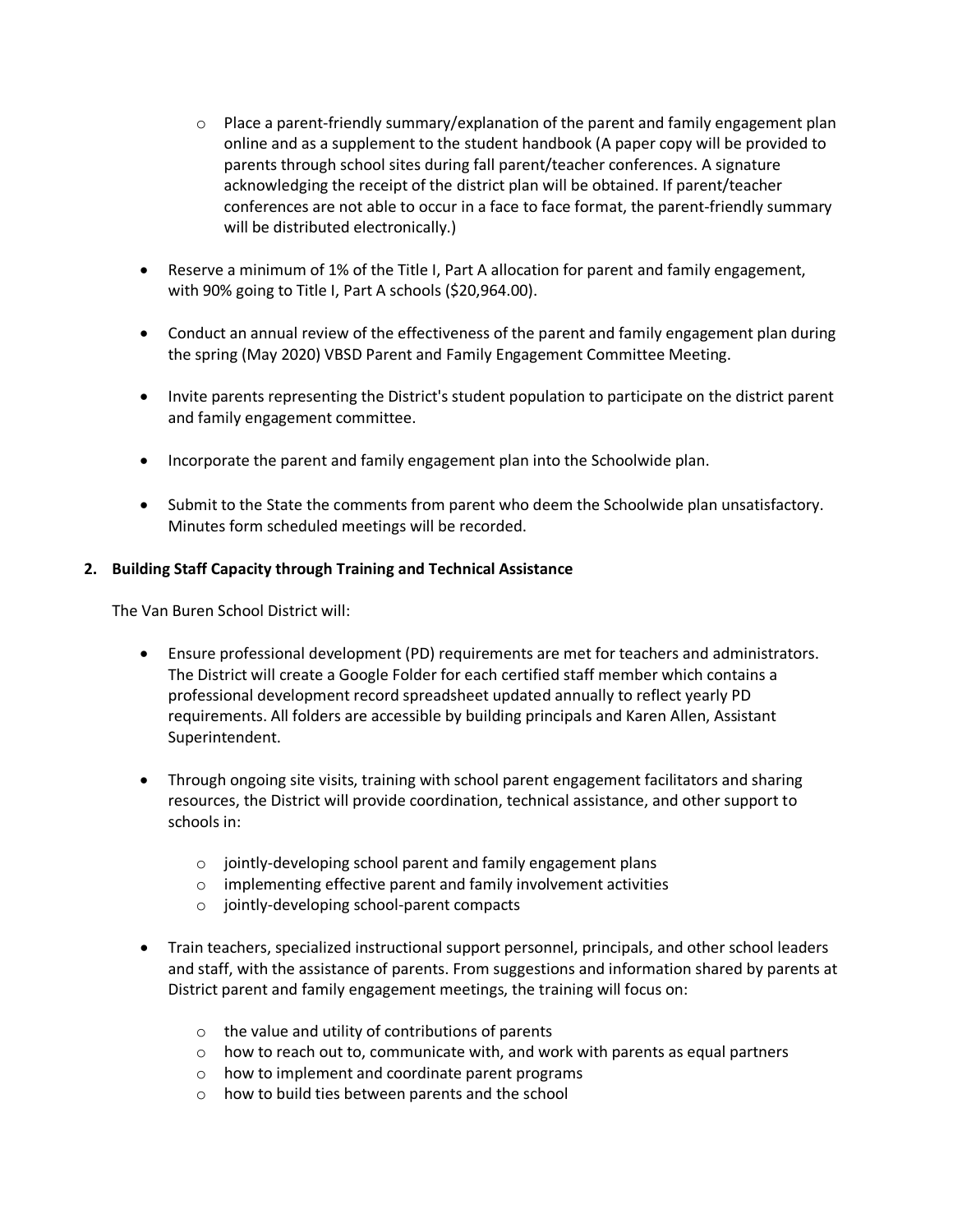- $\circ$  staying connected and supporting parents during remote/off-site learning
- Provide annual training for identified volunteers at each school campus.
- Place a parent-friendly summary of the district parent and family engagement plan as a supplement to the student handbook and will obtain signatures from each parent acknowledging receipt of the district's parent and family engagement plan. The plan will be disseminated at the fall parent/teacher conferences if on-site and electronically if learning is remote/off-site.
- The District will ensure information is sent in a language and format parents and families can understand. The district will utilize TransAct to ensure information is distributed in all languages representative of the student population.

### **3. Building Parent Capacity**

The Van Buren School District will:

- Distribute a notice to all parents/guardians at the beginning of the school year regarding their rights as defined by Title I Part A. Parents will also be invited to attend annual Title I meetings for the purpose of providing assistance to parents, as appropriate, in understanding
	- o the challenging State academic standards
	- o state and local academic assessments
	- o the requirements of Title I, Part A
	- $\circ$  how to monitor a child's progress and work with educators to improve the achievement of their children.
- Provide materials and training (such as literacy training and using technology appropriately) to help parents to work with their children to improve achievement. The district will purchase Kindergarten readiness supplies (books, crayons, parent information, magnetic letters and numbers, scissors, etc.) to be distributed at the Readiness Workshops held in the spring for all the District's incoming kindergartners. Schools will host parent evenings such as literacy and math nights to support student achievement in the content areas and promote parent engagement in learning.
- Provide other reasonable support for parental involvement activities under this section as parents may request.
- In the event the district and/or school is closed to on-site instruction, the district will support schools in finding alternative ways to provide parents with training, information and resources which will enable them to better support their student's academic success.

### **4. Reservation and Evaluation**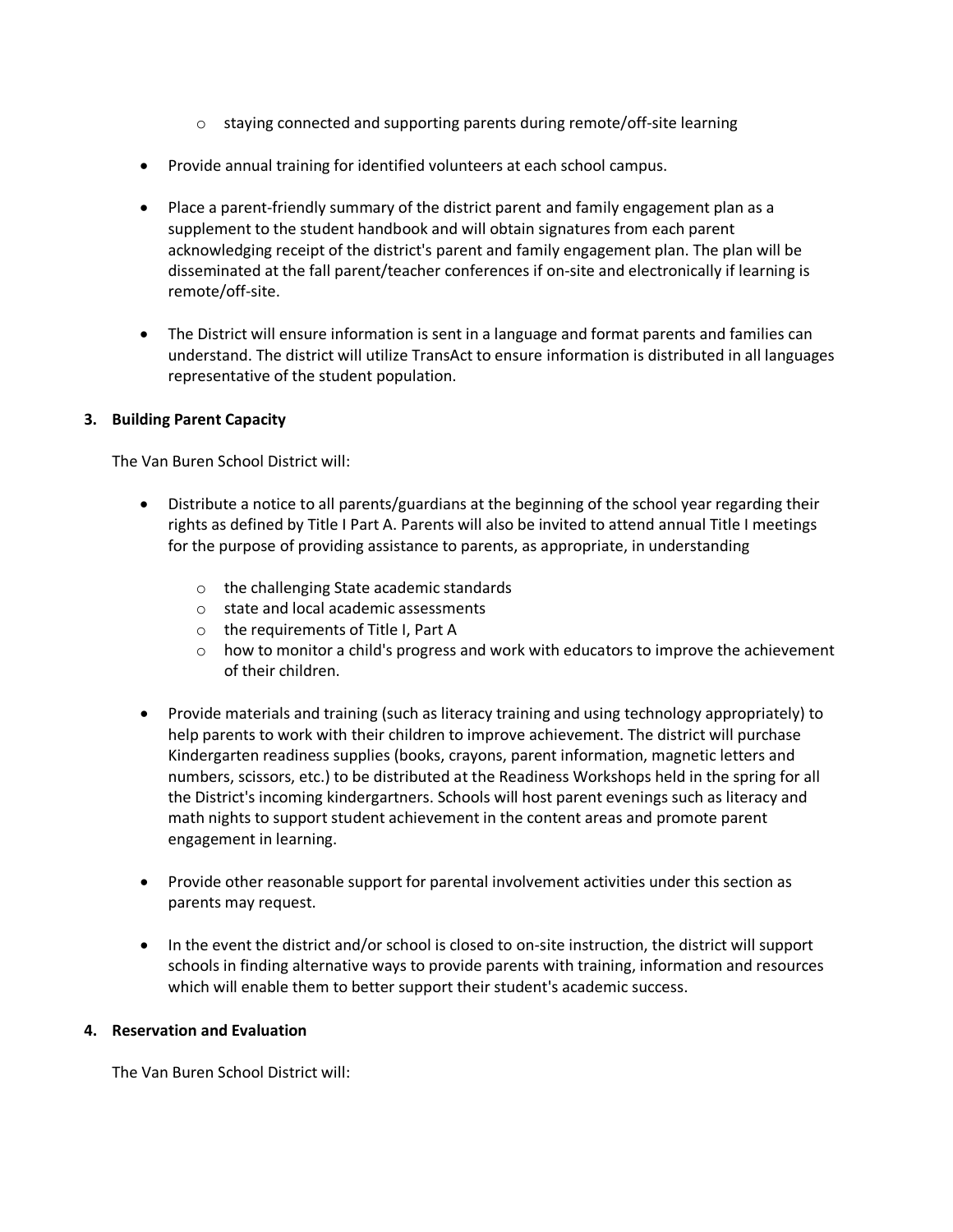- Reserve at least 1% of the district allocation under Title I, Part A with 90% of the 1% going to schools (\$20,964.00). The District will actually allocate more than the required 1% (\$25,000.00) to support parent and family engagement and activities such as Kindergarten Readiness Bags to be distributed in the spring of 2021.
- Ensure parents and families are involved in the decisions regarding how funds reserved for parent and family engagement are allotted for parental involvement activities. Parents will be invited to participate at the district and school level to serve on parent involvement committees.
- Ensure the funded activities and strategies are consistent with the district parent and family engagement plan.
- During the spring (May 2021) District parent involvement committee meeting, an annual evaluation will be conducted to identify barriers, needs and strategies to be addressed during the following school year. Data from the District's annual parent survey will be tabulated and reviewed by the committee. The committee will have the opportunity to review the actual survey instrument and make changes to the content as needed.
- After reviewing the parent and family engagement plan, data collected from the district survey and any other data presented by the committee, the District parent involvement committee will have the opportunity to use the findings from the evaluation to design evidence-based strategies for more effective parent involvement and, if needed, revise the parent and family engagement policies.
- During the spring (May 2021) District parent involvement committee meeting, the current parent and family engagement plan will be reviewed and approved for the 2021-2022 school year.
- An annual review (with feedback and support as needed) and approval of each school's parent and family engagement plan will be conducted by the District Parent and Family Engagement Coordinator and other members of the district leadership team prior August 1.
- The District Parent and Family Engagement Coordinator along with other members of the district leadership team will strive to constantly monitor the engagement of families when or if the school/district is directed to pivot to a blended learning environment.

## **5. Coordination**

- Coordinate and integrate programs and activities with other Federal, State and local programs.
	- o ABC preschool programs at James R. Tate Elementary and King Elementary and area Head Starts
	- o Van Buren School District Education Foundation
	- o PTA (school units and state organization)
	- o Local businesses serving as our partners in education